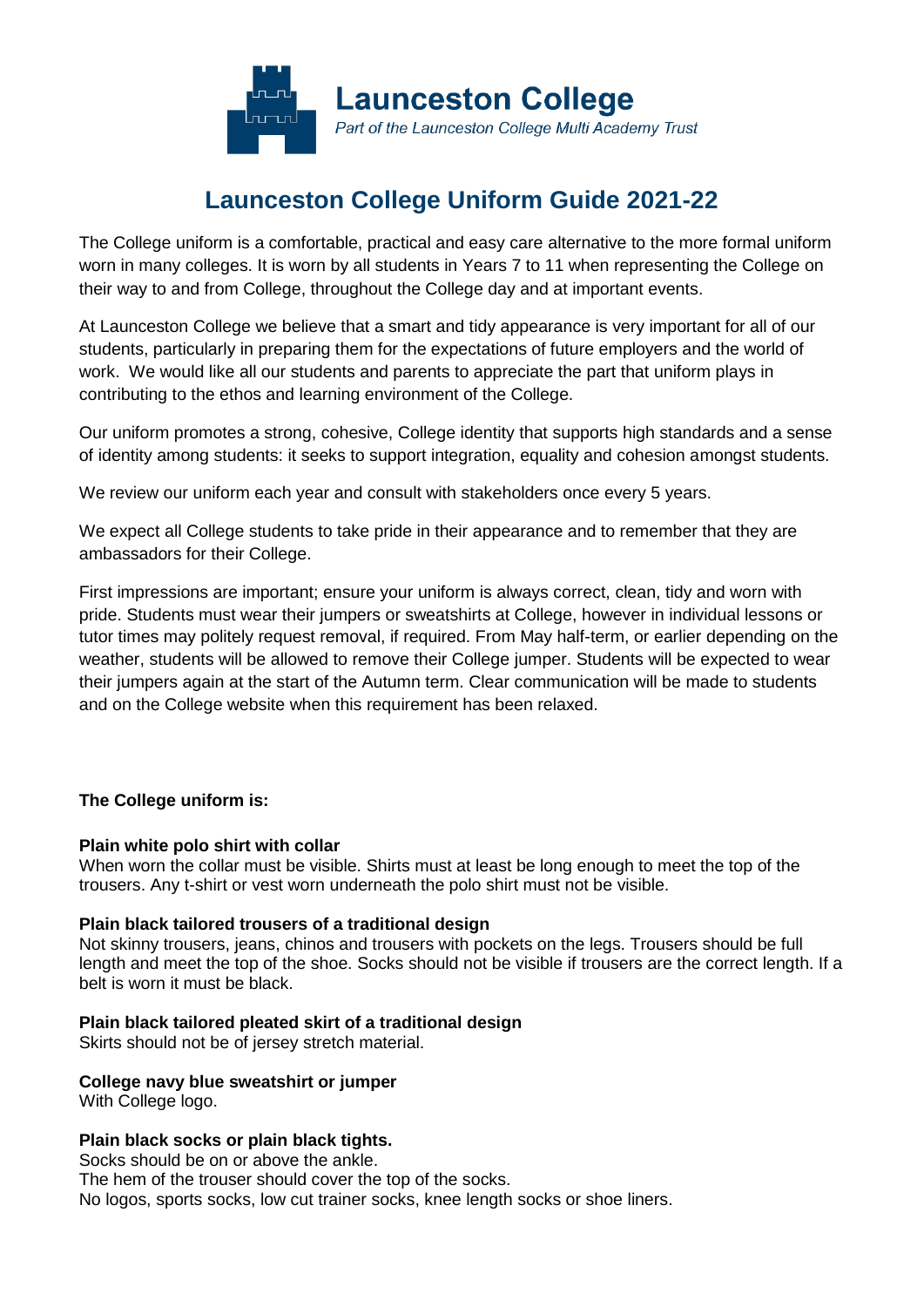#### **Plain black polishable school shoes**

Shoes must be wholly black, with no white or coloured markings and any laces must be black. Trainers, boots, skate shoes, shoes designed for leisure wear, suede or canvas shoes or shoes with prominent logos are not permitted. See images as a clear guide – none look like or could be considered as trainers or leisurewear.

Shoes should be kept clean and smart.



Please pay particular note to the style of shoe, trouser and skirt that are part of College uniform as some shops sell items in school uniform sections that are not permissible at this College. Our uniform supplier Price and Buckland provides detailed sizing guidance to help you when purchasing items.

Please make sure that every item of clothing is clearly marked with your name.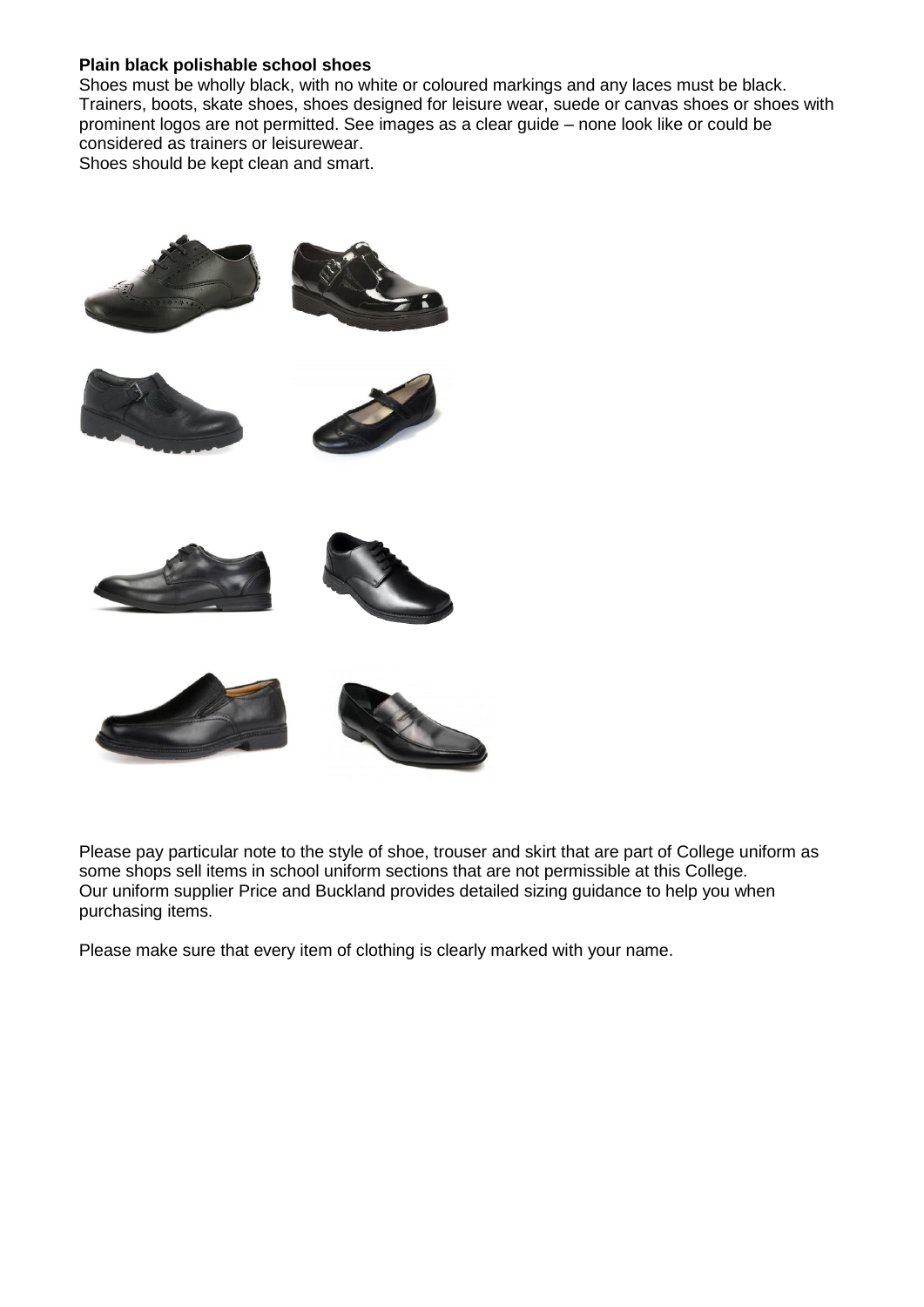# **PE Kit**

Navy/Sky blue polo shirt - College logo Navy/Sky blue rugby shirt – College logo (optional) Sky blue PE sweatshirt – College logo Navy shorts Black/Navy tracksuit bottoms Black/Navy plain sports leggings (small sports logos are acceptable) Black/Navy base layer Short white socks and long navy socks Shin pads Gum shield

## **PE footwear**

Plastic or moulded stud football boots (not metal) - rugby/field based activities Astro Turf Trainers- can be used both on the 3G Astro Turf pitch but also for all other hard surface based activities that students take part in during PE lessons.

Below are types of footwear appropriate for use on the 3G Astro Turf Pitch.



# **All students**

#### **Outdoor wear**

Coats, gloves and scarves may only be worn outside College buildings. We encourage students in inclement weather to wear coats that are practical in design – warm and weather proof. Warm woollen or fleece hats may be worn outside. Fashion scarves should not be worn.

#### **Jewellery**

Excessive jewellery must not be worn but some jewellery is allowed and students may wear no more than a single stud earring in each ear, a fine necklace worn underneath the polo shirt and a wristwatch.No finger rings, face piercing or other jewellery is allowed. Belts should fit in belt loops and be black.

Where students are entitled to wear additional uniform items such as Sports Leaders or Ten Tors polo shirts, the uniform must be that supplied and worn only by those students entitled to wear it. It is still expected that students wear College jumpers.